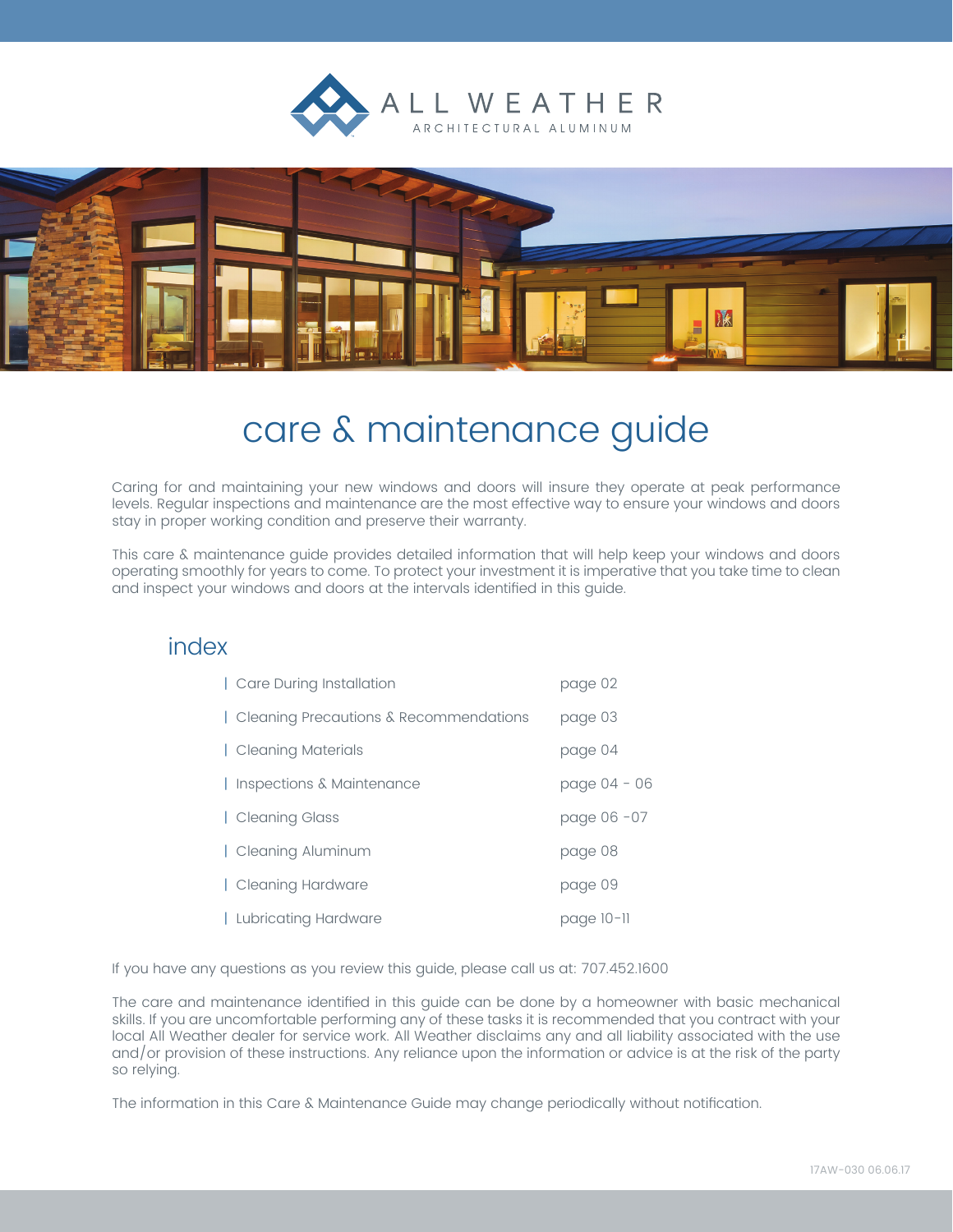# care during installation

#### protect finished products

All of All Weather 's products are classified as "finished products" and thus must be protected and handled with extreme care. Although both our anodized and painted finishes possess exceptional resistance to corrosion, fading, discoloration and wear, the product can be damaged by harsh chemicals, harsh elements, neglect and abuse. In an effort to protect the finished product and in particular their finished surface, extreme care must be taken to install the product properly, to protect it during construction, and to clean and maintain all windows and doors with the appropriate materials for the life of the product. Failure to properly maintain products can result in the nullification of the factory warranty.

#### follow Installation Instructions carefully

It is imperative that all All Weather products be installed by qualified installers. If you need assistance in locating a qualified installer, please contact your local dealer representatives. Any installer of All Weather 's product must follow our specific installation instructions for each product type. For help finding a dealer or down-loading these installation instructions please visit: www.allweatheraa.com

### take steps to avoid corrosion during installation

In addition to following installation instructions, here are some frequent installation mistakes that must be avoided to ensure proper performance of your windows and doors:

Work to avoid galvanic corrosion by making sure that dissimilar metals are not placed in contact or close proximity to each other. Evidence of this type of corrosion exists when you see a white, chalky substance on your threshold or frame material. This white substance is typically formed as a result of these differing metals touching and reacting via an outside agent (typically water). To avoid galvanic corrosion, you can separate any metals in the vicinity of our product with some form of static, non moving material that protects against chemical reactions.

When cleaning your windows and doors, make sure to dry the product thoroughly and ensure that sitting water is not left on product materials or any other metals in the vicinity.

Work to avoid caustic corrosion by protecting your windows and doors from chemicals that can damage the finish, hardware, or glass. In particular, you should seek to avoid any stucco or concrete splashing on the frame of your All Weather products. If these spills are not removed immediately, the caustic agents in these materials can permanently damage your doors and windows. Aluminum frames are extremely susceptible to corrosion caused by various chemicals on a construction site. It is imperative that all products are cleaned very carefully after installation is complete. In addition, All Weather recommends protecting door thresholds and window sills with protective tape or box frames to keep caustic agents from damaging the aluminum in these vulnerable areas.

### keep your windows and doors clean during construction

Upon completion of installation of your All Weather windows and doors it is critical that your product is cleaned thoroughly. You can do this yourself (following these instructions), or you can contract with your local All Weather dealer or an experienced cleaning firm to provide a deep clean of your products.

 $\overline{2}$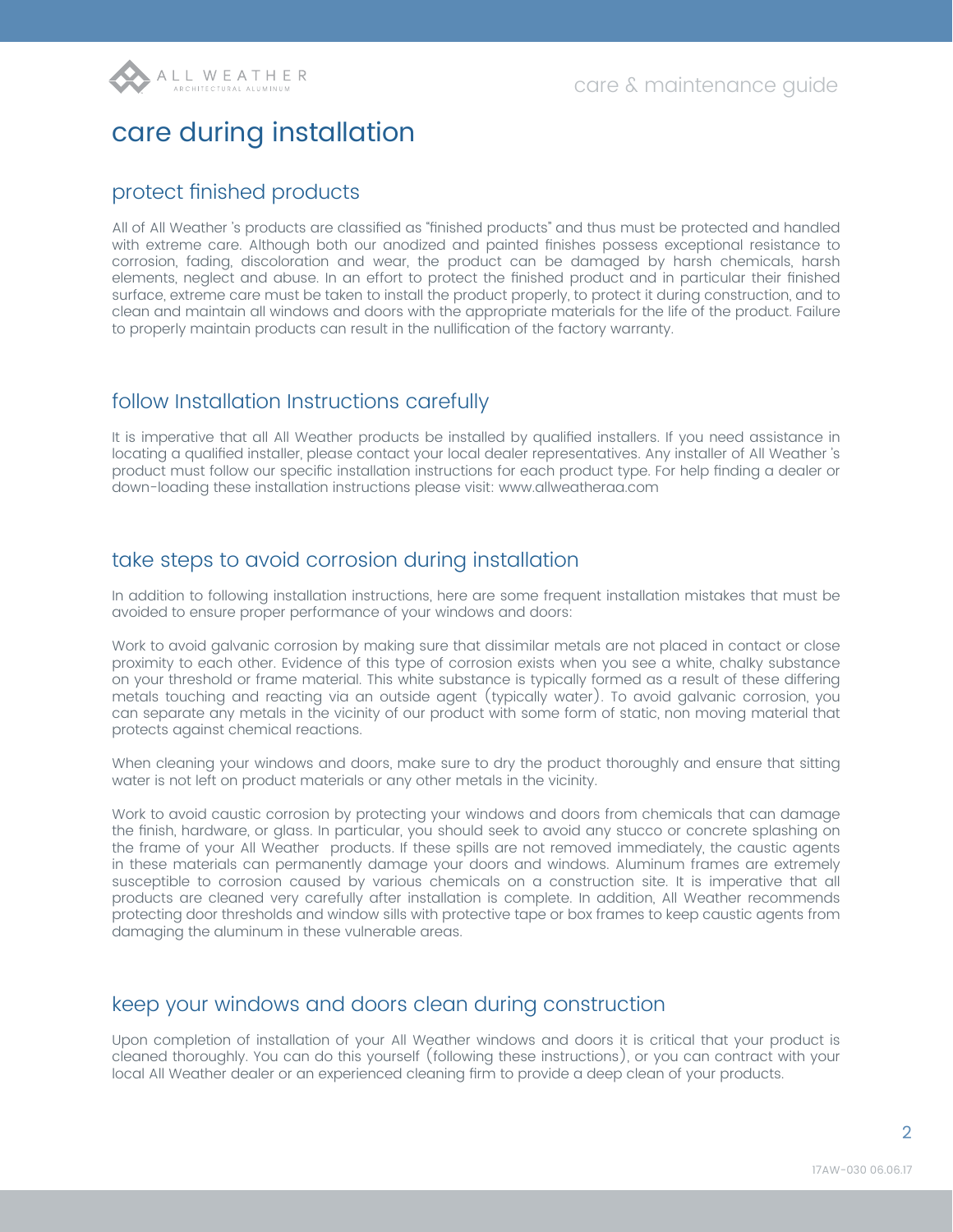

# cleaning precautions & recommendations

Here are some general precautions and safety recommendations to consider when cleaning and maintaining your All Weather windows and doors.

- | Never mix cleaners or solvents.
- | Do not lean on window or door screens.
- | Always use help when working with a large window or door to avoid injury.
- | Use extra caution when cleaning the exterior side of windows and doors above ground level.
- | Carefully follow directions for all commercial cleaning products, specifically looking for details on warnings, cautions, disposal instructions, ventilation, safety gear, etc.

Here are some important recommendations to keep in mind as you clean your windows and doors.

- | Never use a power washer or garden hose to spray at your windows and doors. The pressure from these water sources can cause seal failure and allow water to penetrate through your windows or doors.
- | Avoid using metal tools and abrasive cleaners unless absolutely necessary. These methods can damage aluminum frames and scratch your glass.
- | Never allow aggressive cleaners to spill onto aluminum frames. Rinse and dry off immediately.
- | Do not allow cleaners to puddle or collect on the edges of your glass or glazing materials.
- | Avoid cleaning when temperatures are too hot or too cold. Annual maintenance should be performed in comfortable weather.
- | Be sure to avoid excessive rubbing or scouring, which can scratch glass or damage materials.
- | Clean and rinse one window or door at a time, to avoid cleaning agents sitting too long on materials.
- | After market tints or films are not recommended, as they can cause damage to the glass or the sealant used to secure the glass to the frame. Application and use of after market films will nullify the All Weather warranty.
- | Clean all materials as identified in this guide a minimum of once a year (as noted).
- | For coastal conditions, clean all materials as identified in this guide a minimum of once a month.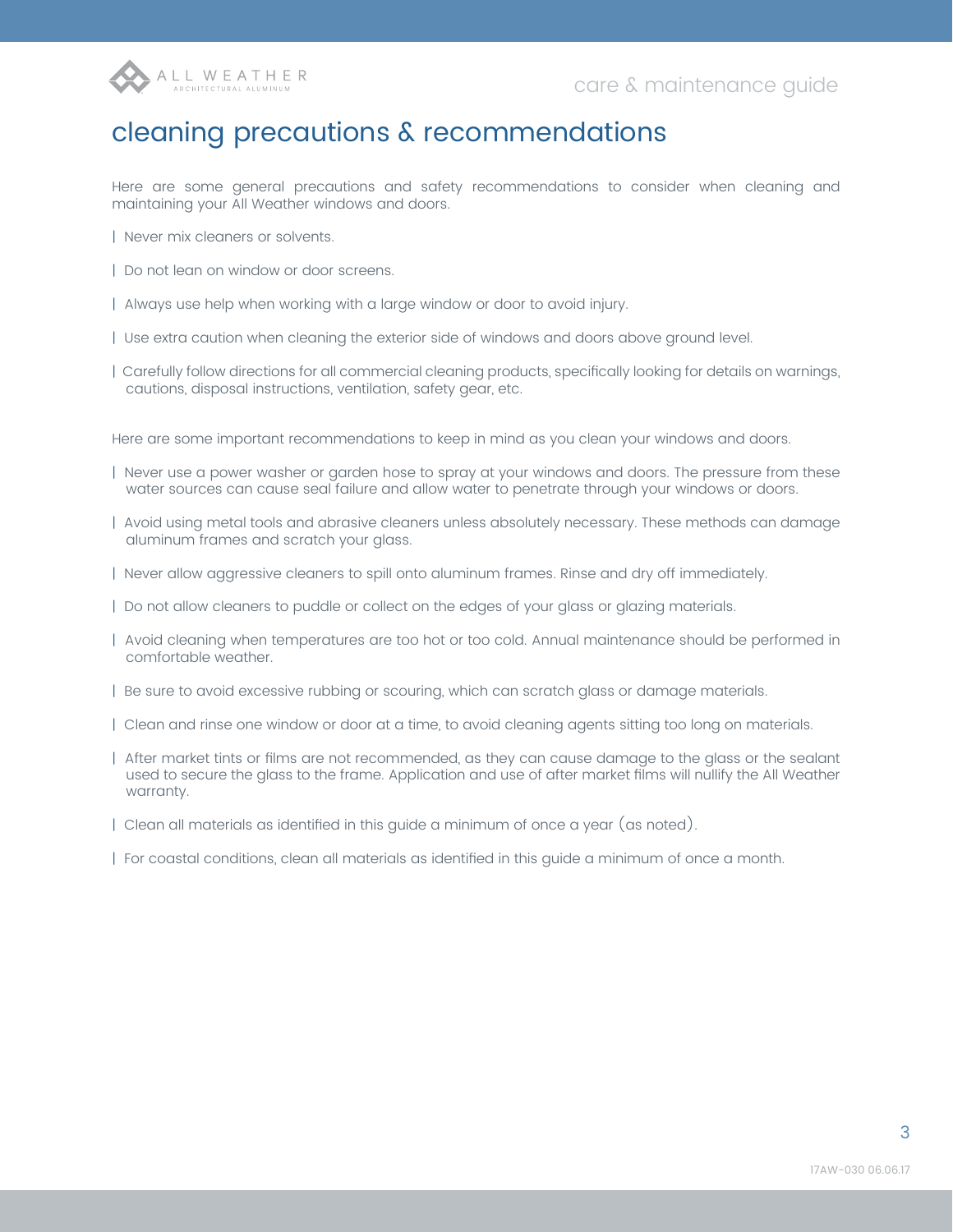

## cleaning materials

Here is a list of essential tools and cleaning materials that will be needed in order to properly clean and maintain your All Weather windows and doors.

- | Soft bristle brush
- | Baby shampoo
- | mild soap and water, or vinegar and water
- | Spray bottle
- | Several clean, soft, non-abrasive, absorbent chamois or dry cloths
- | Vacuum cleaner
- | Commercial glass cleaning products or solvents (for difficult to remove stains)
- | Sponge
- | Plastic putty knife (for paint or putty removal)
- | Appropriate solvent
- | Plastic wrap (for label removal)
- | Spray silicone

## inspections & maintenance

Below you will find directions for basic inspections and cleaning techniques for your bug screens, sash or panels, weatherstrip, and weep systems.

#### bug screens

All Weather recommends that you inspect and clean your screens a minimum of once a year. Please follow these instructions:

1. Inspect your screens for cuts, scratches, holes, or looseness.

- 2. Replace or repair damaged screens. You can contact your local All Weather dealer for repair or replacement. Please note that the screen replacement may not be covered under your warranty and costs will be provided by the dealer.
- 3. Remove the screen and place into a tub or shower (if indoors) or place on your lawn or hard surface (if outdoors).
- 4. Gently spray with water and lightly brush with a soft bristle brush until clean.
	- | For dirt that is more difficult to remove, gently scrub with a soft bristle brush and with mild soap and water.
	- | Rinse the screen material with a gentle spray.
- 5. Reinstall the screen when dry.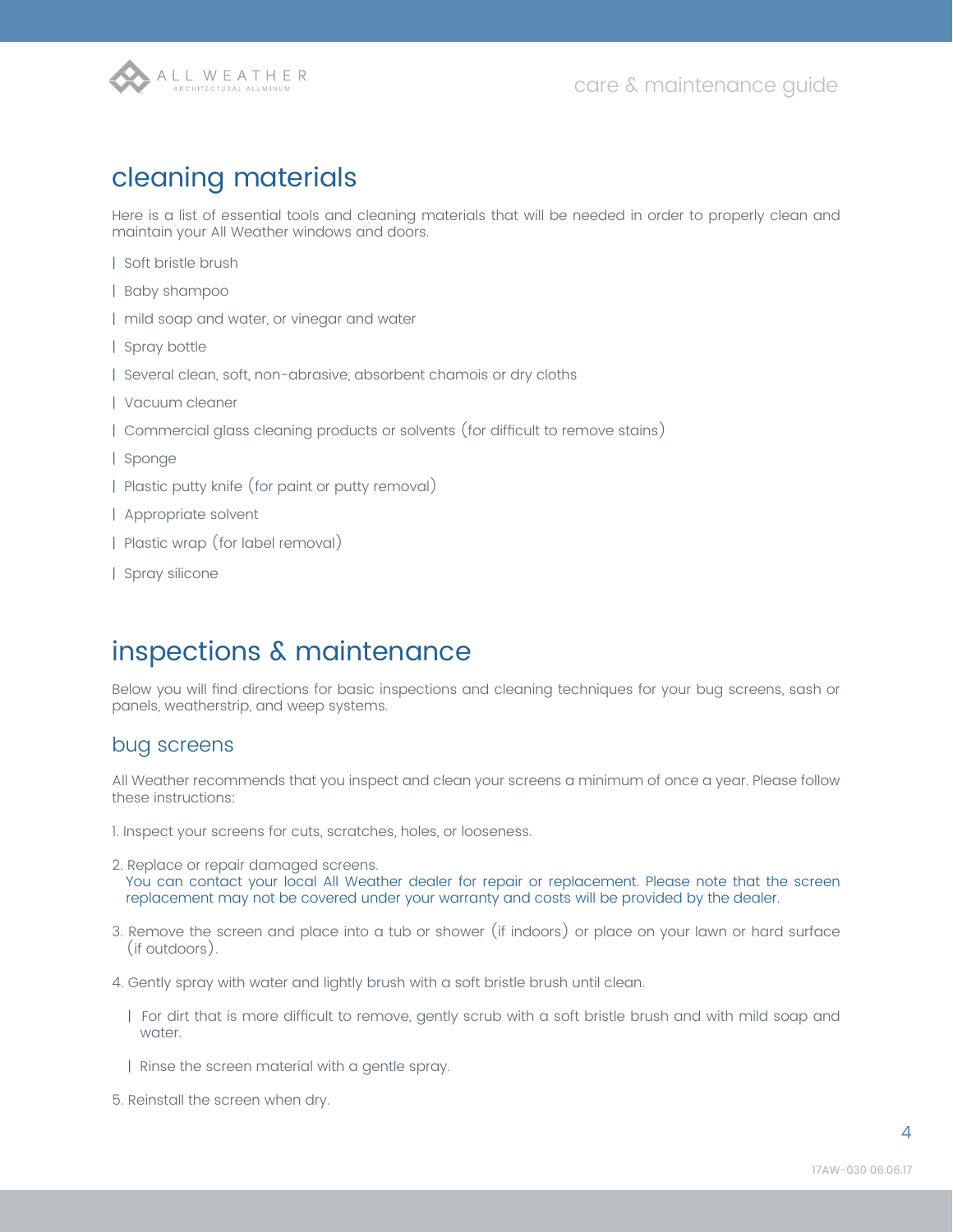

### window sash and door panels

All Weather recommends that you inspect and clean your window sashes and door panels a minimum of once a year (or a minimum of once a month for coastal applications). Please follow these instructions.

1. Inspect stiles and rails for any visible damage.

- 2. Check glass for any cracks.
- 3. For insulating glass units, look for moisture or fogging between the glass panes. Generally, this type of fogging is most visible on cold mornings. This may be an indication that the seal of your glass has failed.
- 4. Check the sealant at the lower corners of the frame to ensure that it is still intact. Repair as necessary with 100% silicone sealant.
- 5. Replace or repair damaged or failed glass.

You can contact your local All Weather dealer for repair or replacement. Please note that the glass replacement may not be covered under your warranty and costs will be provided by the dealer.

#### weatherstrip

All Weather recommends that you inspect and clean your weatherstrip on windows and doors a minimum of once a year (or a minimum of once a month for coastal applications). Damaged weatherstrip can lead to water penetrating into your house and also causes energy loss due to air infiltration. It is imperative that you replace weatherstrip that is missing, torn, cracked, brittle, discolored, gummy, or that no longer "bounces back" when pressed down on. To inspect, clean, and repair please follow these instructions:

- 1. Avoid the use of sharp items near any weatherstripping.
- 2. For light cleaning
	- | Clean with a damp cloth or mild soap and water.
	- | Rinse and dry thoroughly. Repeat if necessary.
- 3. For non water-soluble cleaning
	- | Test a small area with your lacquer thinner first to avoid product damage.
	- | Clean with small amount lacquer thinner on soft cloth. Repeat if necessary.
	- | Clean with mild soap and water, then rinse. If unsuccessful, consider replacing weatherstripping.
- 4. For repair or replacement
	- | Carefully remove loose or damaged weatherstrip.
	- | Apply thin bead of silicone sealant into kerf.
	- | Reinstall weatherstrip.
	- | Hold in place with tape for 24 hours.
	- | Carefully remove the tape.

You can also contact your local All Weather dealer for repair or replacement. Please note that the weatherstrip replacement may not be covered under your warranty and costs will be provided by the dealer.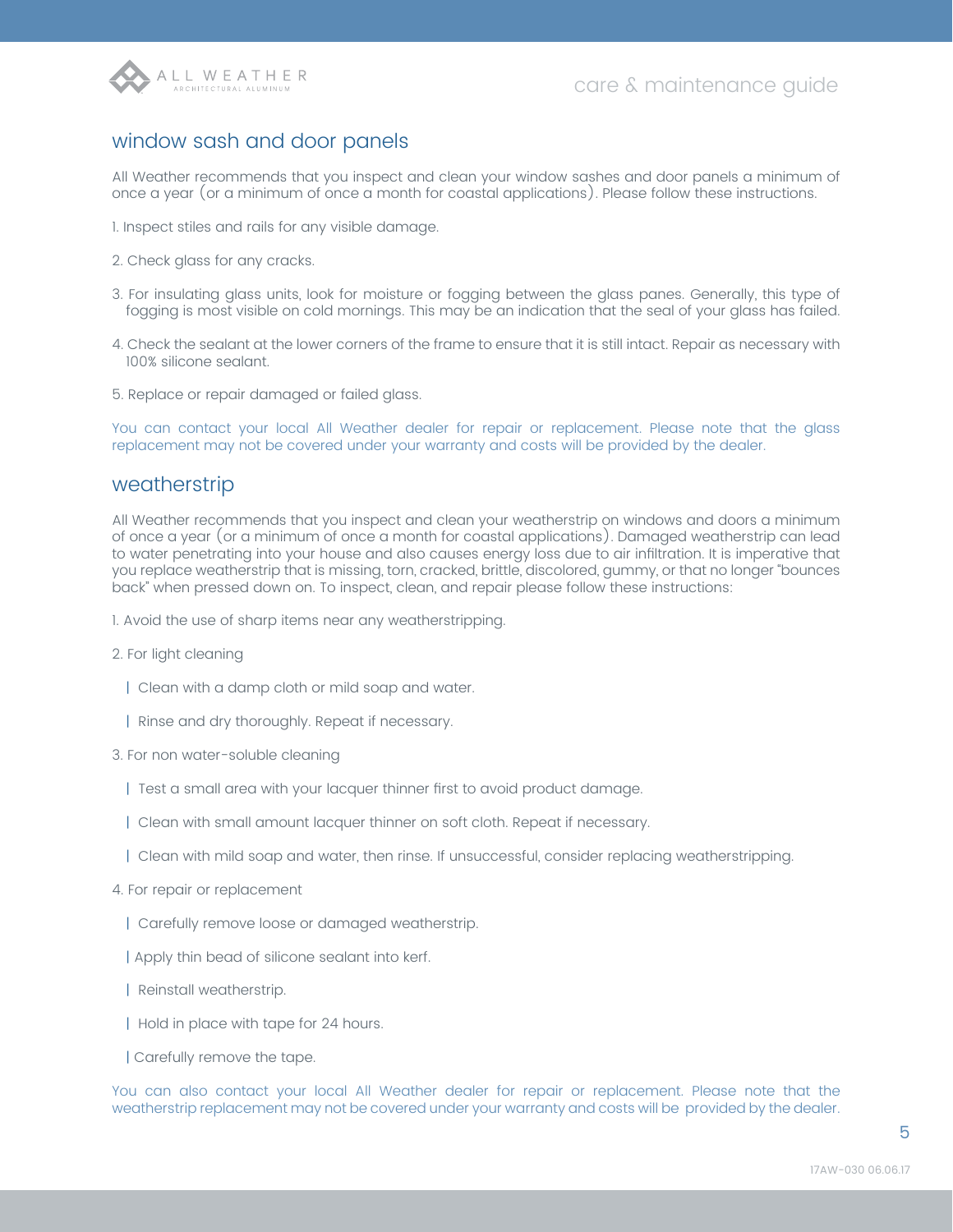

#### weep systems

All Weather recommends that you inspect and clean your weep systems on windows and doors a minimum of once a year (or a minimum of once a month for heavy rain locations). While your aluminum windows and doors themselves are not subject to damage from moisture, the surrounding structure is susceptible if water does not drain quickly from the sill through the weep system. To inspect and check the weep holes for blockage please follow these important steps:

- 1. Routinely clean the sill track with a vacuum or wipe thoroughly with a damp cloth.
- 2. Pour a small amount of water (approximately 1 cup) into interior sill track. If water drains out through the exterior weep holes the system is clean and clear. If not, continue to Step 3.
- 3. Insert a thin wire into the exterior weep hole in the frame or track. Be careful to not push the wire further than necessary to remove the blockage to avoid risk of damaging the glass (if applicable).
- 4. Repeat step one until water runs clear to the exterior.

You may contact your local All Weather dealer for repair or replacement. Please note that the weep replacement or adjustment may not be covered under your warranty and costs will be provided by the dealer.

# cleaning glass

Below you will find directions for cleaning the glass surfaces of your windows and doors.

### general cleaning

All Weather recommends that you do a general cleaning of all your glass surfaces a minimum of once a year (or a minimum of once a month for coastal conditions). Please follow these steps for general cleaning.

- 1. Prepare cleaning solution (1 tsp baby shampoo to one gallon of water).
- 2. Rinse surface with clean water from top to bottom (do not use a high pressure hose).
- 3. Clean with mild soap and water and sponge or soft brush with uniform pressure horizontally, then vertically.

Be sure to quickly rinse and dry any run-down. Do not allow cleaning solutions to collect or puddle on surfaces of your windows and doors.

- 4. Promptly rinse thoroughly with clean water (often sponging while rinsing can be effective). Do not allow the cleaning solution to dry on the surface.
- 5. Wipe dry the window frame and sill with dry cloth or chamois (do not use same cloth used on glass).
- 6. If necessary, repeat steps above until clean.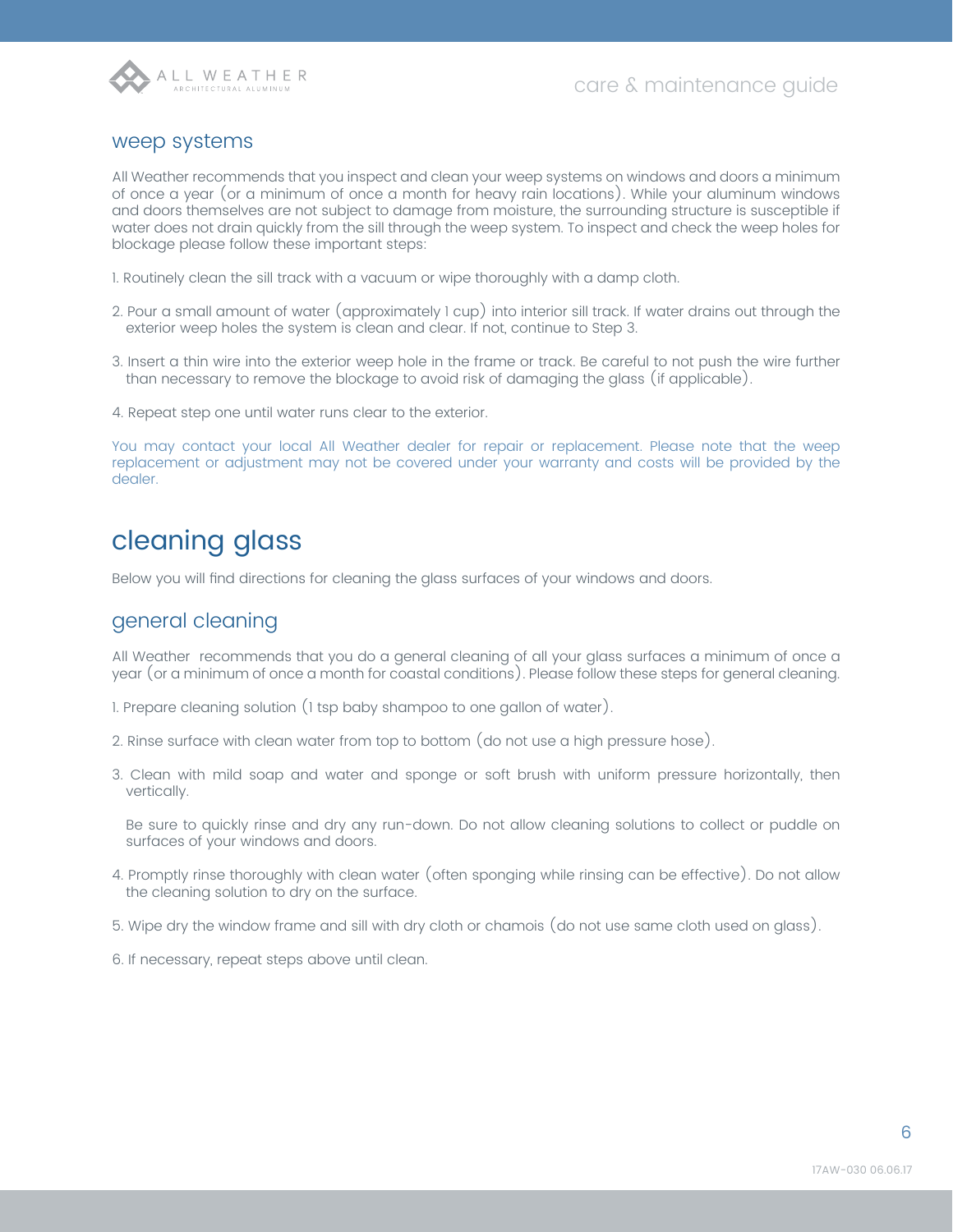

## stubborn stain removal

For more stubborn stains on your glass surfaces, a commercial glass cleaning product may be necessary. Please follow these steps for stubborn stain removal.

- 1. Apply a small amount of commercial glass cleaner directly to the stain. Avoid spilling or dripping down the glass.
- 2. Some persistent stains may need higher strength cleaning solutions that contain active ingredient chemicals such as toluene, xylene, mineral spirits, or naphtha. Take special care to follow instructions carefully when using these types of cleaners.
- 4. For oil and grease stains, try using baking soda and water or washing soda and water.
- 5. Rinse thoroughly with clean water and dry.

### paint removal

Removing paint from glass can also be difficult. Please follow these steps for removal.

- 1. Soak dried latex paint drips with warm water and baby shampoo solution.
- 2. Wipe with a damp cloth or sponge.
- 3. If needed, scrape gently with a plastic putty knife. Repeat soak and scrape.
- 4. If necessary, repeat steps above until clean.

#### label removal

All of your All Weather windows and doors will come with a product label attached to the glass. Prior to completing your project you will need to remove these labels. Please follow these steps for removal.

- 1. Slowly peel the label away from one corner.
- 2. If label tears or sticks, moisten with soapy water and gently scrape with plastic putty knife.
- 3. Stubborn labels can be soaked with soapy water and covered overnight with plastic wrap, and then re moved the following day with a plastic putty knife.

If additional information is required for glass cleaning, All Weather recommends that you research information made available by PPG (www.ppg.com) or the Glass Association of North America (www.glasswebsite. com).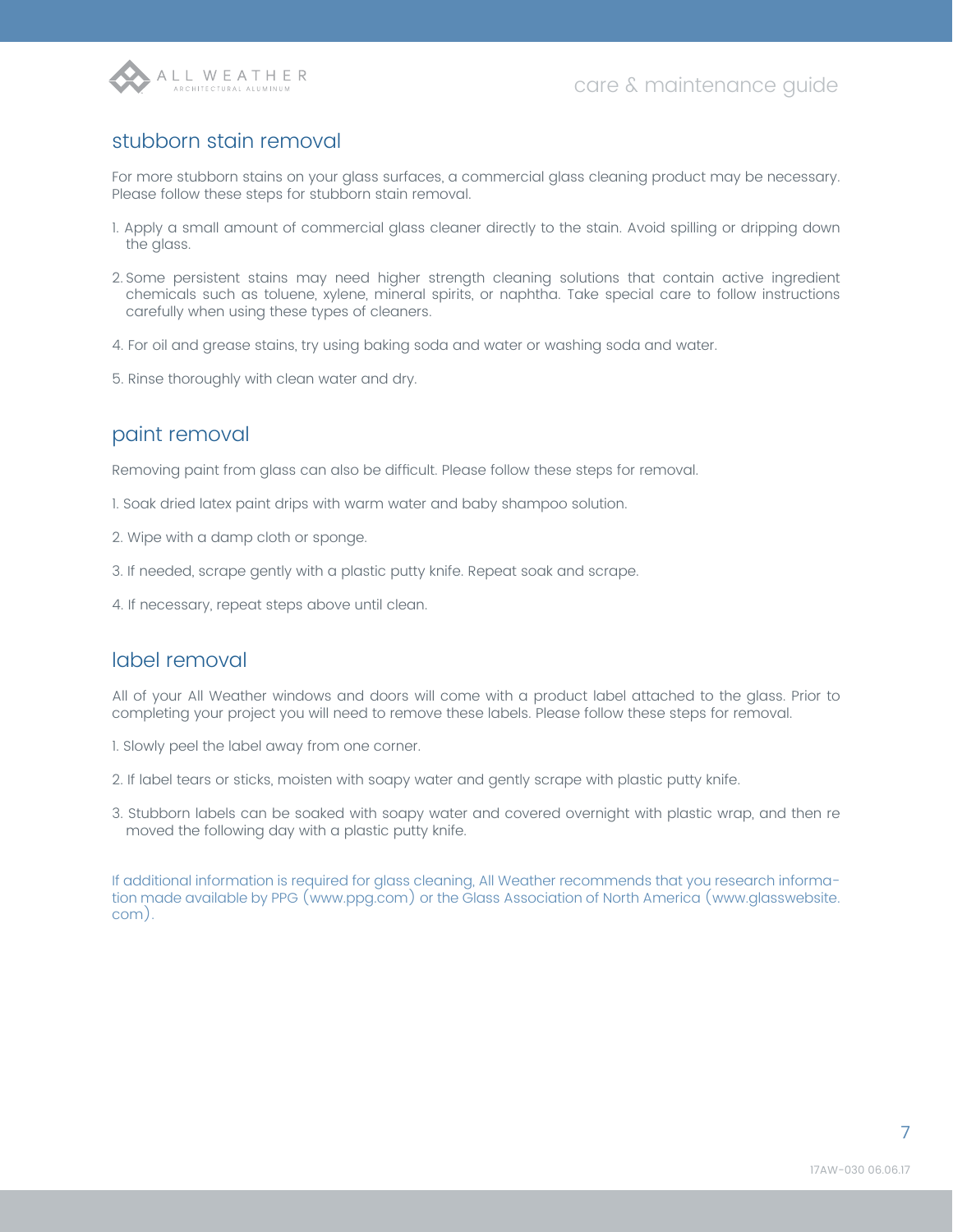

# cleaning aluminum

Below you will find information on cleaning the aluminum surfaces on your All Weather windows and doors. Your products will either have a painted finish or an anodized finish. All Weather recommends that you inspect and clean these aluminum surfaces a minimum of once a year (or a minimum of once a month for coastal conditions). Please follow these instructions for inspection and cleaning:

- 1. Inspect all aluminum surfaces for scratches or cracks in the finish.
- 2. Pay close attention to bare aluminum (edges and weep holes) and areas of no finish.
- 3. Bare aluminum will oxidize over time (oxidation is a natural occurrence that produces a coating that wipes off as a dark, metallic-looking residue). Always address oxidation.
	- | Use a fine scratch pad or steel wool to gently remove oxidation. DO NOT scratch finished surfaces.
	- | Dust or vacuum residue and wipe clean with damp cloth.
	- | For optimum protection against oxidation, apply a coat of high quality car wax over the enamel or anodized finish.
- 4. To clean the painted finish or anodized aluminum surfaces:
	- | Wipe with sponge and water.
	- | Dry with a soft cloth.
- 5. If soil still adheres, try these additional steps:
	- | Sponge or lightly brush with mild soapy water.
	- | Rinse and wipe dry with soft cloth.
- 6.If stubborn soil is still an issue, try these additional steps:
	- | Wipe with mild solvent (mineral spirits) and a clean soft cloth or non-abrasive nylon cleaning pad to remove grease, sealant, or caulking compounds.
	- | Dry with a separate clean cloth.
	- | Clean residue with sponge, mild soap and water, rinse, and let dry.

When working to clean aluminum surfaces it is very important to remember that you are cleaning a "finished product". Be very careful to not do further damage to your finish by cleaning too aggressively. Be certain to not use any chemicals or other similar substances that can remove the color or gloss of the paint. Warning labels will identify them as such, and be sure to avoid use of these materials.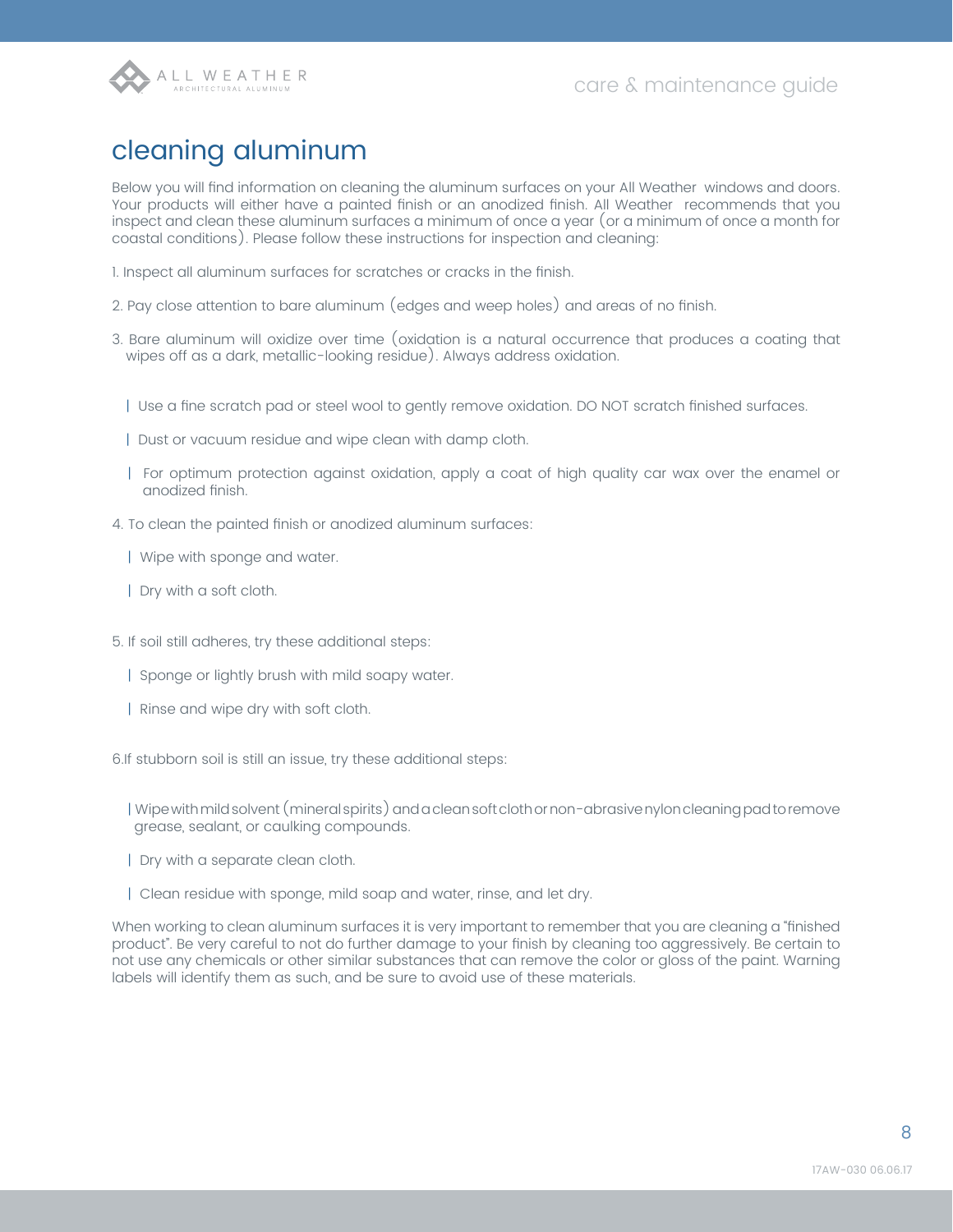

# cleaning hardware

Cleaning your hardware helps to maintain and restore smooth operation to movable parts of your All Weather windows and doors, as well as offer corrosion protection. All Weather recommends that you inspect and clean your hardware anytime windows are not opening or closing properly or a minimum of twice a year (a minimum of once a month for coastal conditions). When maintaining your window and door hardware, always do the following:

- 1. Clean any dirt/debris
- 2. Tighten any loose screws
- 3. Replace damaged hardware

You can contact your local All Weather dealer for repair or replacement. Please note that the hardware replacement may not be covered under your warranty and costs will be provided by the dealer.

The following substances may damage protective hardware finishes. Do not use:

- 1. Vinegar-based cleaners
- 2. Citrus-based cleaners (lemon, etc.)
- 3. Paint removers
- 4. Window cleaners
- 5. Brick/siding washes
- 6. Any other industrial or abrasive cleaners
- 7. Use caution with silicone-based sprays
	- | Apply only in small amounts and do not overspray. Wipe off excess lubricant to avoid staining and/or damage to other window or door parts. Silicone may cause some hard plastic parts to become brittle.
	- | Some lubricants such as WD-40 or other equivalents should not be used because they attract dirt and inhibit performance.

#### cleaning

As stated previously, All Weather recommends that you clean your hardware a minimum of twice a year (a minimum of once a month for coastal conditions). Always thoroughly clean all hardware before lubricating. Please follow these general steps for cleaning your hardware on your All Weather windows and doors.

1. Remove hardware for easier cleaning.

- 2. Use mild soap and water on a soft cloth or sponge; rinse and wipe dry.
- 3. For stubborn dirt, use a soft bristle brush to gently scrub.
- 4. Apply several coats of high quality, non-abrasive car wax.
- 5. Re-install hardware.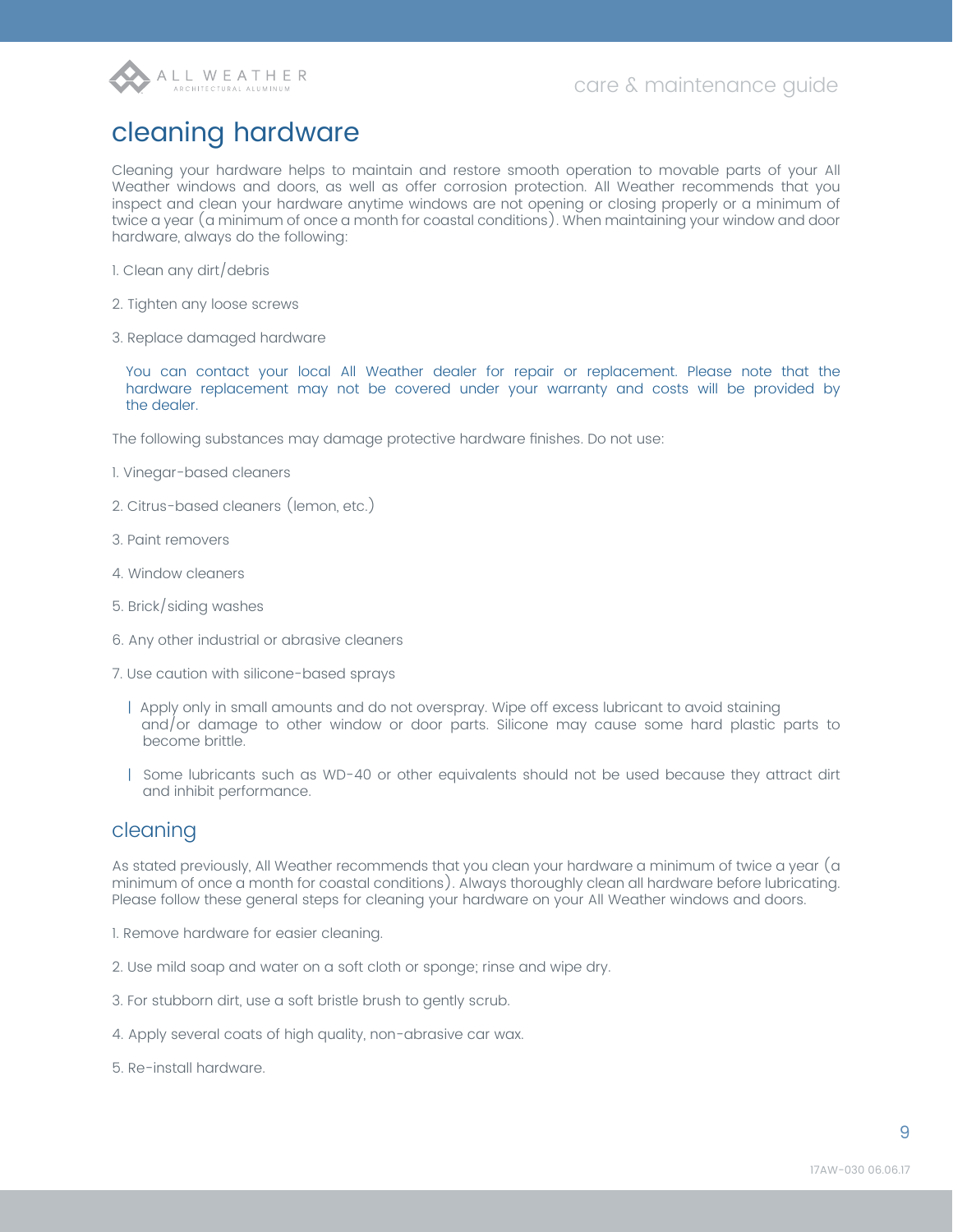

# lubricating hardware

Lubricating your hardware helps to maintain and restore smooth operation to movable parts of your All Weather windows and doors. All Weather recommends that you inspect and lubricate your hardware anytime windows are not opening or closing properly, or a minimum of once a year (a minimum of once a month for coastal conditions).

#### lubricant types

Different hardware requires different types of lubricants. The instructions below will identify the suggested lubricants as well as specifics on which types to use and how to apply them to individual All Weather products.

- 1: White or Lithium Grease Protects metal surfaces against corrosion, reduces friction and wear on moving parts, and is an excellent multi-purpose lubricant.
- 2. Light Oil (such as 3-In-One) Use for sliding or rotating joints
- 3: Graphite (spray black carbon powder) Use for door lock key ways and hinges. Apply carefully to avoid possible staining of parts.
- 4: Spray Silicone

Use for slider tracks, jamb liners, and weatherstrip. Do not spray directly onto hardware surfaces. Always spray onto a cloth and then apply.

### plastic hardware

Most hard plastic hardware parts require periodic cleaning for smooth operation. Please follow the general cleaning method described above. Plastic hardware DOES NOT require lubrication.

### hinges

Lubricate all hinges with light oil (3-In-One oil or equivalent).